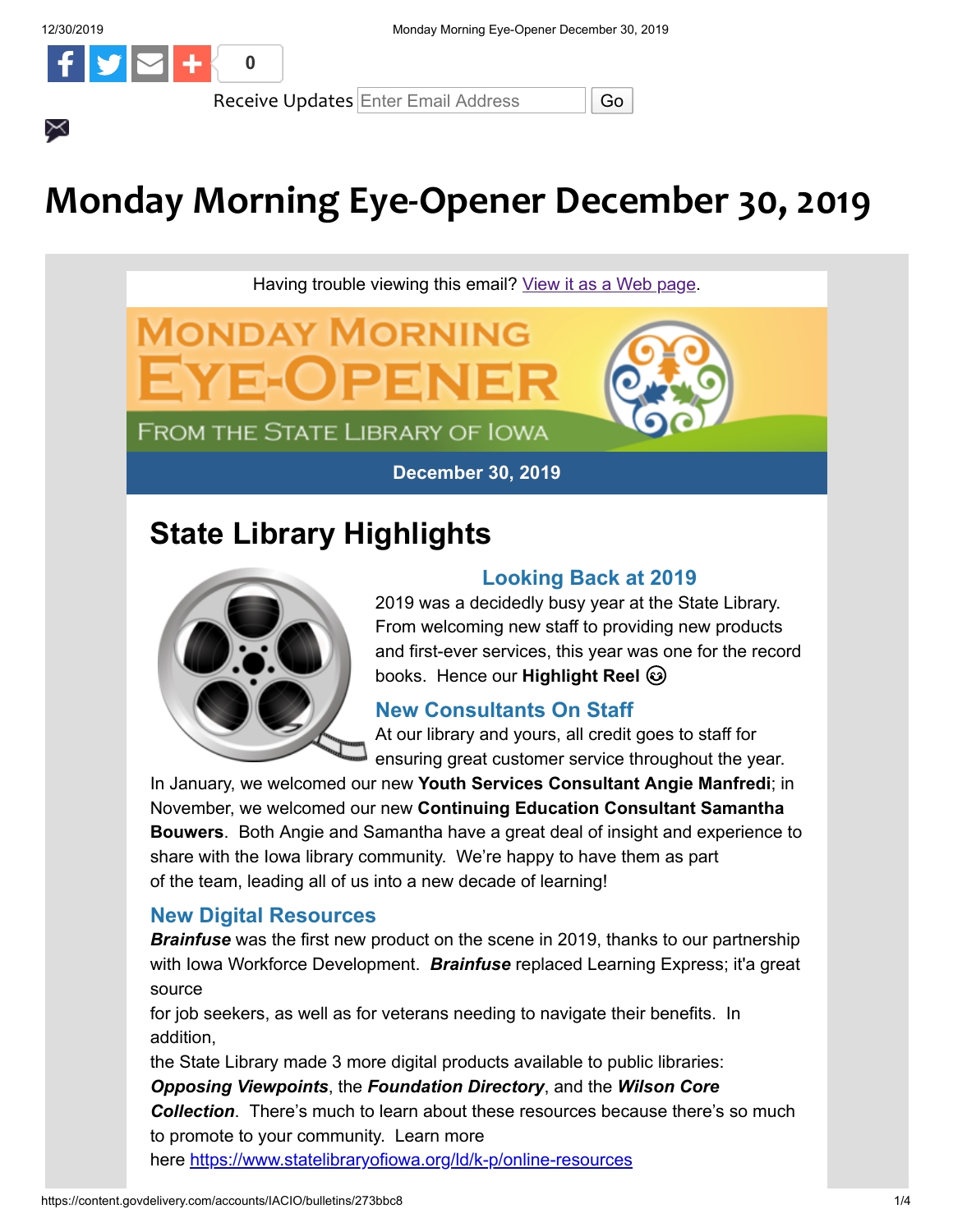#### **WhoFi**

This fall, the State Library was pleased to offer public libraries access to *WhoFi Library Edition*, a usage counter that tracks the number of devices tapping into the library's wireless network. This software provides wireless usage statistics and easy-to-read reports. Data from *Who-Fi* allows directors to easily complete questions on the *Public Library Annual Survey* related to wireless usage. Moreover, insights from the reports help demonstrate the library's impact in the community, leading to data-driven decisions about technology, programming, and more.

#### **IAShares**

In a first-ever service for Iowa public libraries, this November marked the launch of a statewide delivery service. Championed by State Librarian Michael Scott, this delivery service has come to be called *IAShares* (Iowa Shares) Thirty-five van routes canvas the state Monday-Friday, stopping at all 543 public libraries to drop off and pick up interlibrary loan materials. Admittedly, this is a fledgling new service and a huge undertaking for a state like Iowa with so many public libraries. Not surprisingly, there have been some speed bumps along the highways  $\circledast$  We appreciate your patience while *IAShares* gets rolling and encourage you to make good use of important new service.

#### **A sincere thanks to all of you for your participation and support of State Library services. Cheers to a successful year ahead for all Iowa libraries!**

# **Revamping Certification Courses**



#### **Program Improvements in 2020**

2019 is winding down and with it our education offerings for the year. In turning the calendar page, our staff is anxious to share exciting education news coming in 2020--the State Library will be revamping our certification program for directors and staff !

The Public Library Management courses (PLM) along with the Public Library Support Staff course (PLS) will be getting a welcome face-lift in 2020. While the class content has been revised several times over the years to keep current with trends and changes in laws and procedures, the actual delivery format has stayed largely the same. Additionally, in November we welcomed Samantha Bouwers as our new Continuing Education Consultant. Samantha will be instrumental in bringing forward a fresh approach to online education.

Because of this revamp, the State Library will not schedule PLM or PLS next year in its current form. Library directors who need to complete certification to achieve standards and / or to achieve accreditation will be given an extension; we'll work with all individuals affected by this change.

#### **Re-certification**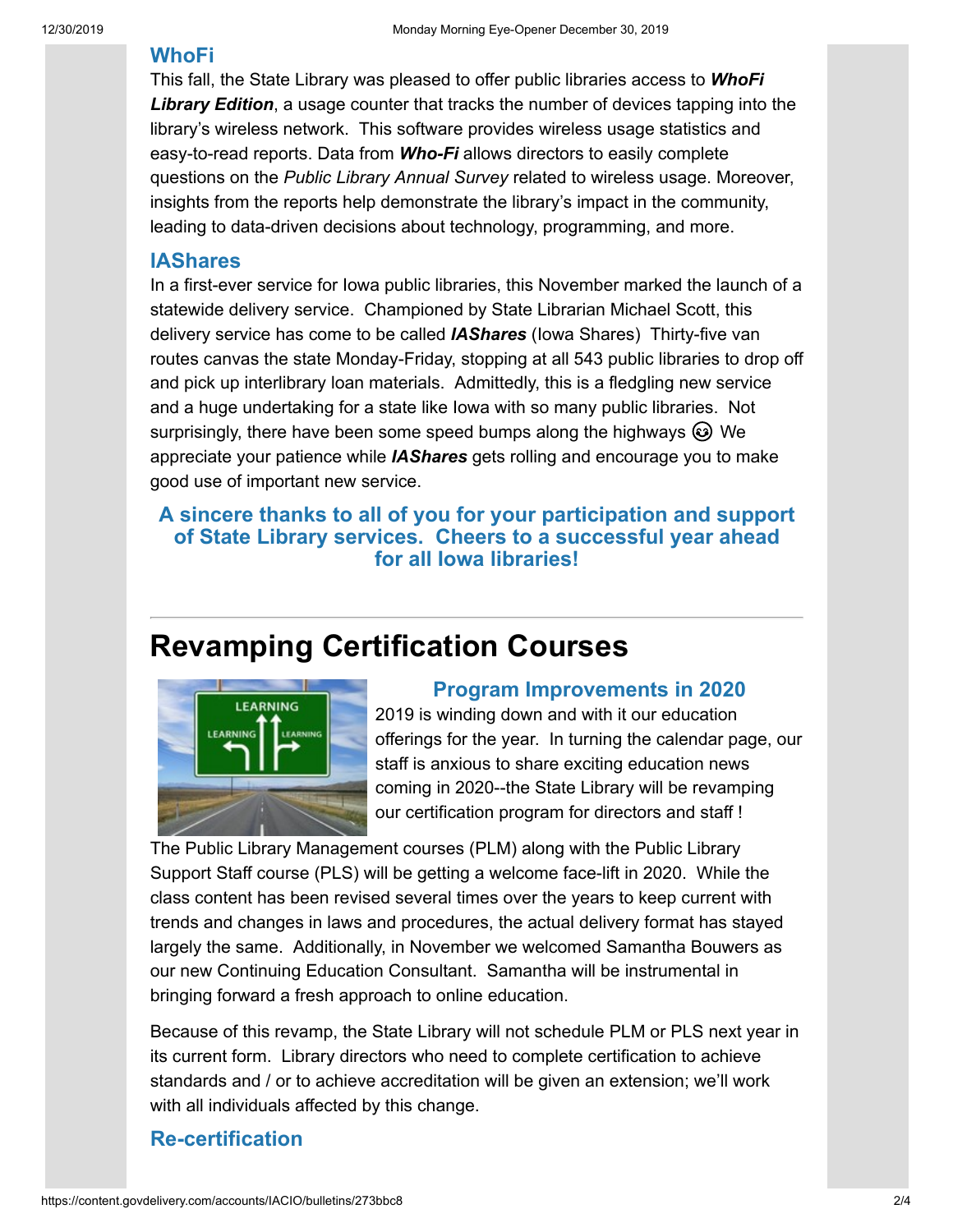Please note that this new process only affects initial certification. All library staff and directors needing to re-certify can take any classes at any time, whether from the State Library of Iowa or from other education providers. Look to our [C.E. Catalog](https://statelibraryofiowa.lmscheckout.com/Course/index?utm_medium=email&utm_source=govdelivery) for classes like **ILOC—Innovative Iowa Libraries Online Conference** coming up on **January 16**. There are **All Iowa Reads** webinars scheduled in late January, another **Big Ideas Book Discussion** program in February, and more to come in the spring.

Again, the coming certification reboot will not impact anyone up for re-certification. Assuming everyone up for re-certification this month has earned the 45 credit hours needed to renew by December 31, 2019 then proceed to apply for re-certification by January 31, 2020.

## **Stay Tuned!**

We'll be ready with more detailed information by the January 6<sup>th</sup> Monday Morning *Eye-Opener*. In the meantime, you're welcome to contact Samantha Bouwers with questions [samantha.bouwers@iowa.gov](mailto:samantha.bouwers@iowa.gov)

# **Upcoming ...**



Look to the **[C.E. Catalog](https://statelibraryofiowa.lmscheckout.com/Course/index?utm_medium=email&utm_source=govdelivery)** for a preview of continuing education in the new year. From **ILOC**—our all day online conference on **January 16**—to **All Iowa Reads** webinars later in January to another **Big Ideas Book Discussion** in February, there's much more to come in 2020 when our education theme will focus on project

management.

In the meantime, for many library directors and staff, December is the month to gather certification credits and make sure you have enough to renew. If your certification expires on December 31, 2019, then you will need to apply for recertification in January 2020. Click the button to learn how.

**[Re-certification Instructions](https://www.statelibraryofiowa.org/ld/c-d/cert?utm_medium=email&utm_source=govdelivery)**

**State Library offices will be closed for the New Year's Day holiday on Wednesday.**  From everyone on staff at the State Library of Iowa,

wishing you a **Happy and Healthy New Year!**